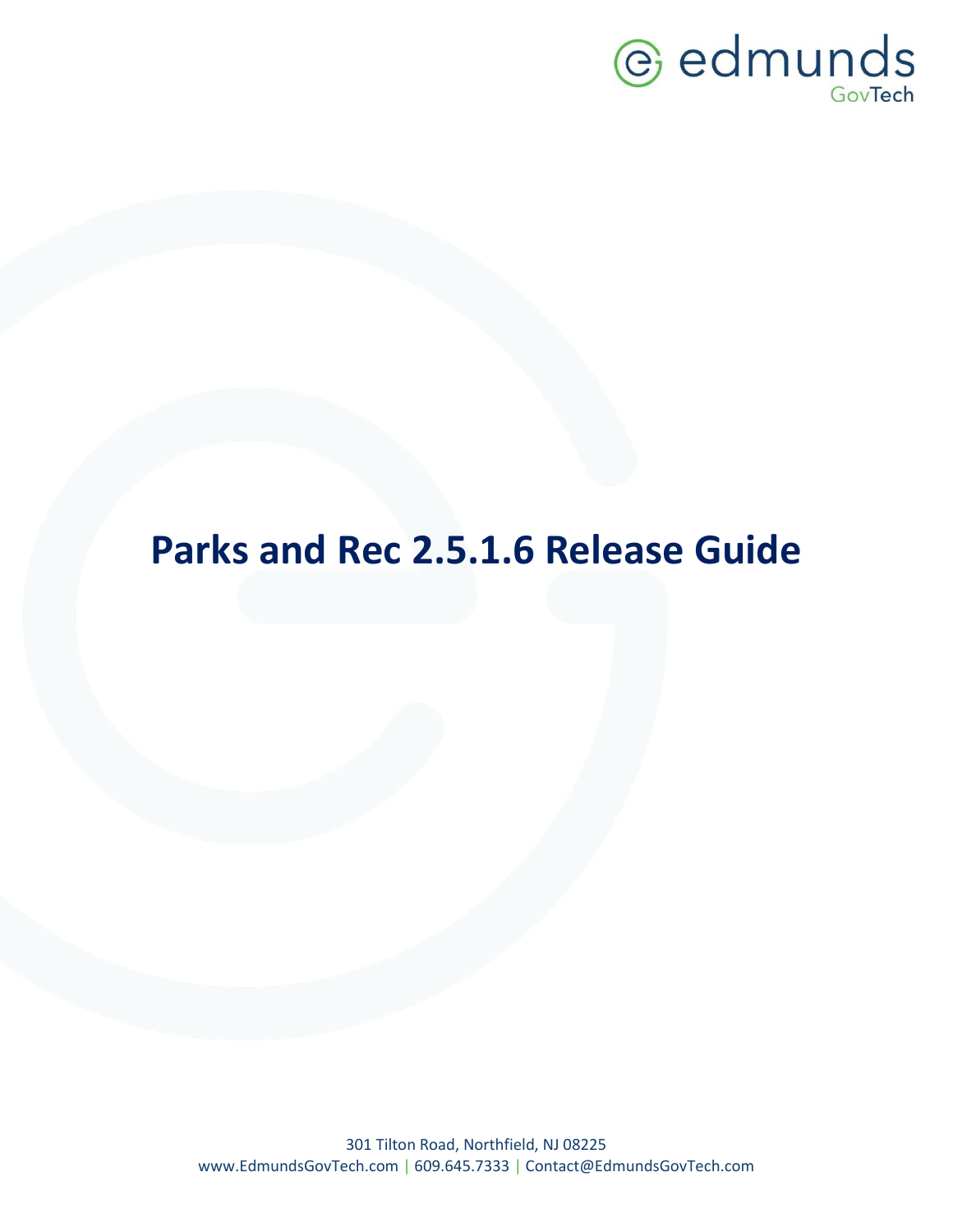# *<u>e* edmunds</u>

## **Table of Contents**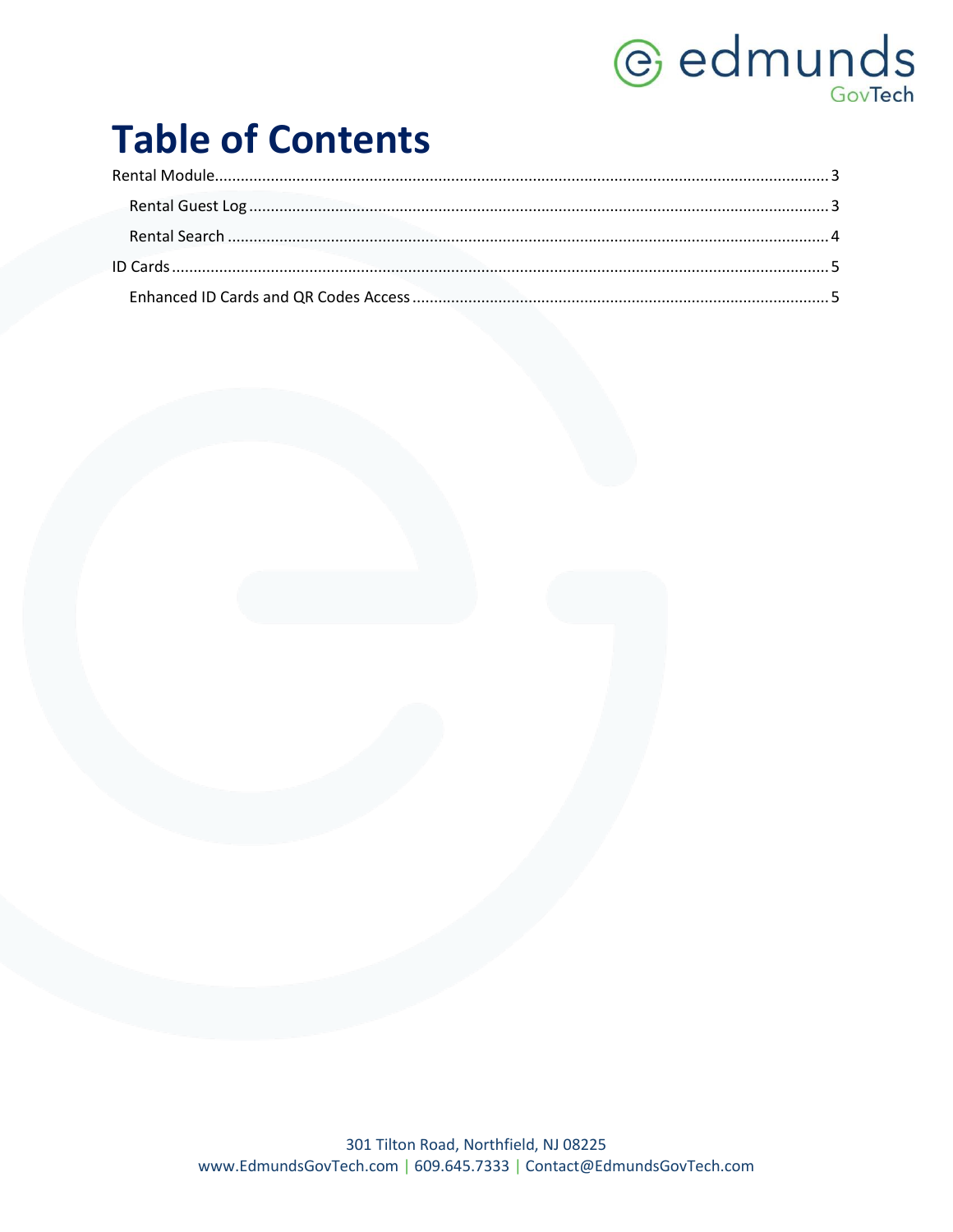## @ edmunds GovTech

### <span id="page-2-0"></span>**Rental Module**

#### <span id="page-2-1"></span>**Rental Guest Log**

- A new report called **Rental Guest Log** has been added under Admin > Reports.
- **Rental Guest Log** fields (figure 1-1):
	- o **From and To date range** (defaults both to current date).
	- o **Rental Drop-down menu** (allows for the selection of a single rental).
		- **Belmar Locker Rentals.**
		- Deal Casino Beach Club.
		- Marina Boat Rentals.
		- $F$ tc.
	- o **Include Voids** (checkbox, when selected voided guests will show on the report in red).

| From                   | To         | Rental                                                   |  |  |  |  |  |
|------------------------|------------|----------------------------------------------------------|--|--|--|--|--|
| 07/14/2021             | 07/14/2021 | <b>Belmar Locker Rentals</b><br>$\overline{\phantom{a}}$ |  |  |  |  |  |
| <b>Z</b> Include Voids |            |                                                          |  |  |  |  |  |
| Generate               |            | <b>Export</b>                                            |  |  |  |  |  |
| Eianira 1.1            |            |                                                          |  |  |  |  |  |

Figure 1-1

- **Generated Rental Log** fields (select generate option, figure 1-2):
	- o **Report Columns**:
		- Unit Type.
		- Unit Group.
		- Unit Number.
		- Guest Name.
		- Date of Visit Date/Time of visit.
		- The following fields are located at the bottom of the report:
			- Total guests (this total does not include voids).
			- Voided Guests (this total only includes voided guests and will only show on the report if the **Include Voids** checkbox is selected).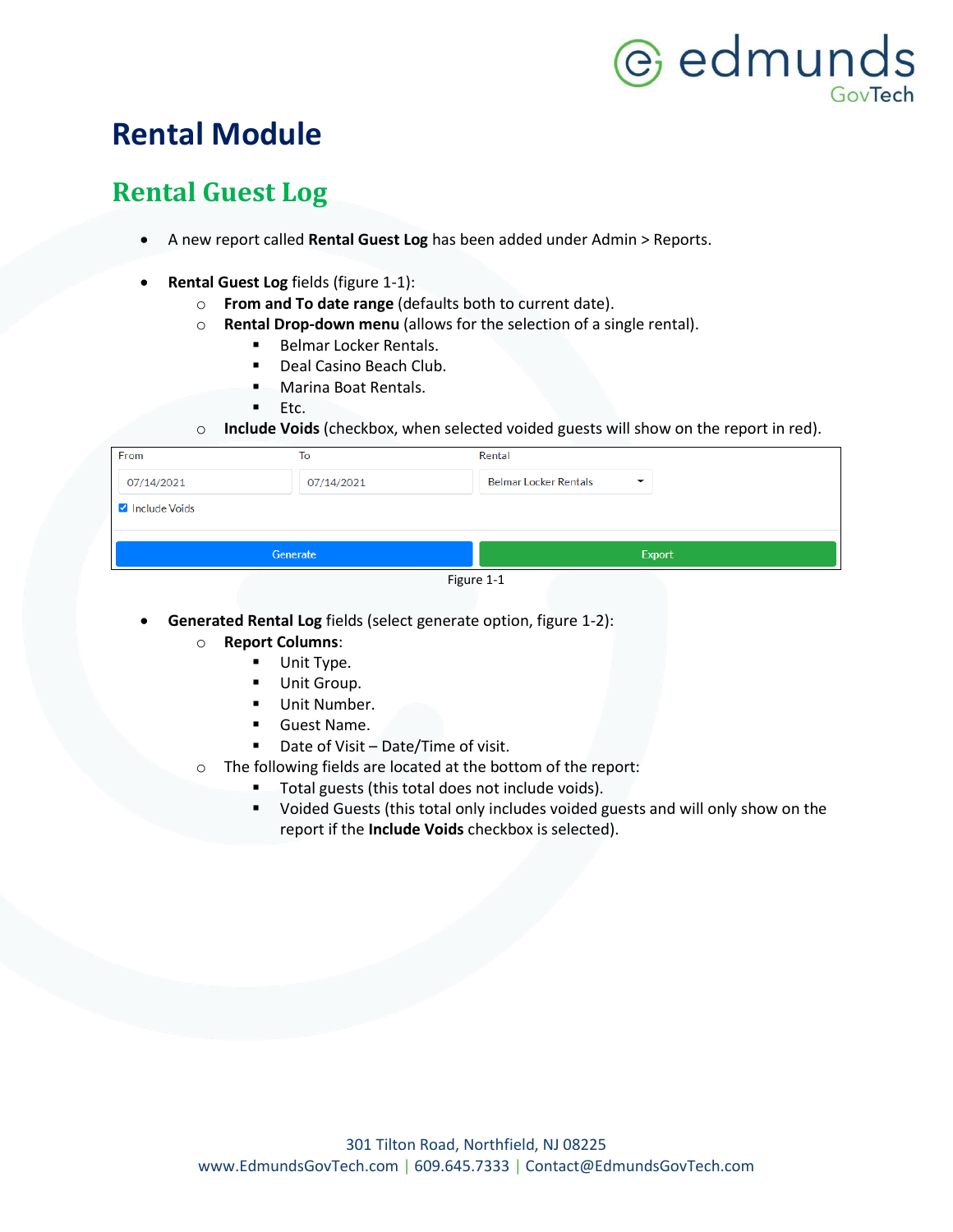|                                         |                          |                   |                    |                                                                                                                        | (e) edmunds               | GovTech |
|-----------------------------------------|--------------------------|-------------------|--------------------|------------------------------------------------------------------------------------------------------------------------|---------------------------|---------|
|                                         |                          |                   |                    | <b>Town of Anywhere</b><br><b>Belmar Locker Rentals Rental Guest Log Report</b><br>Date Range: 07/12/2021 - 07/14/2021 |                           |         |
| <b>Jnit Type</b>                        |                          | <b>Unit Group</b> | <b>Unit Number</b> | <b>Guest Name</b>                                                                                                      | <b>Date/Time of Visit</b> |         |
| <b>Total Members:</b><br>oided Members: | $\mathbf{0}$<br>$\Omega$ |                   |                    |                                                                                                                        |                           |         |
|                                         |                          |                   | Figure 1-2         |                                                                                                                        |                           |         |

#### <span id="page-3-0"></span>**Rental Search**

- The Age and Primary Member status of a member has been added after the name of the member on both the search result and member check-in page (figure 1-3). Rentals > Rental Search.
- Example:
	- o Non-Primary Member:
		- John Doe (37 yrs).
	- o Primary Member:
		- John Doe Primary (37 yrs).

| <b>Rental Search</b>          |                               |                   |                   |
|-------------------------------|-------------------------------|-------------------|-------------------|
| Rental                        |                               |                   |                   |
| <b>Belmar Locker Rentals</b>  |                               |                   |                   |
| <b>First Name</b>             |                               |                   |                   |
|                               |                               |                   |                   |
| <b>Unit Type</b>              |                               | <b>Unit Group</b> |                   |
| All                           | ◡                             | All               |                   |
|                               |                               |                   |                   |
|                               |                               |                   |                   |
|                               |                               |                   |                   |
|                               |                               |                   |                   |
| <b>Tenant Name</b>            | ↑↓ Unit Type in the Unit Type | ↑↓                | <b>Unit Group</b> |
| Mike Smith - Primary (40 yrs) | Belmar Beach Locker Avenue A  |                   |                   |

Figure 1-3